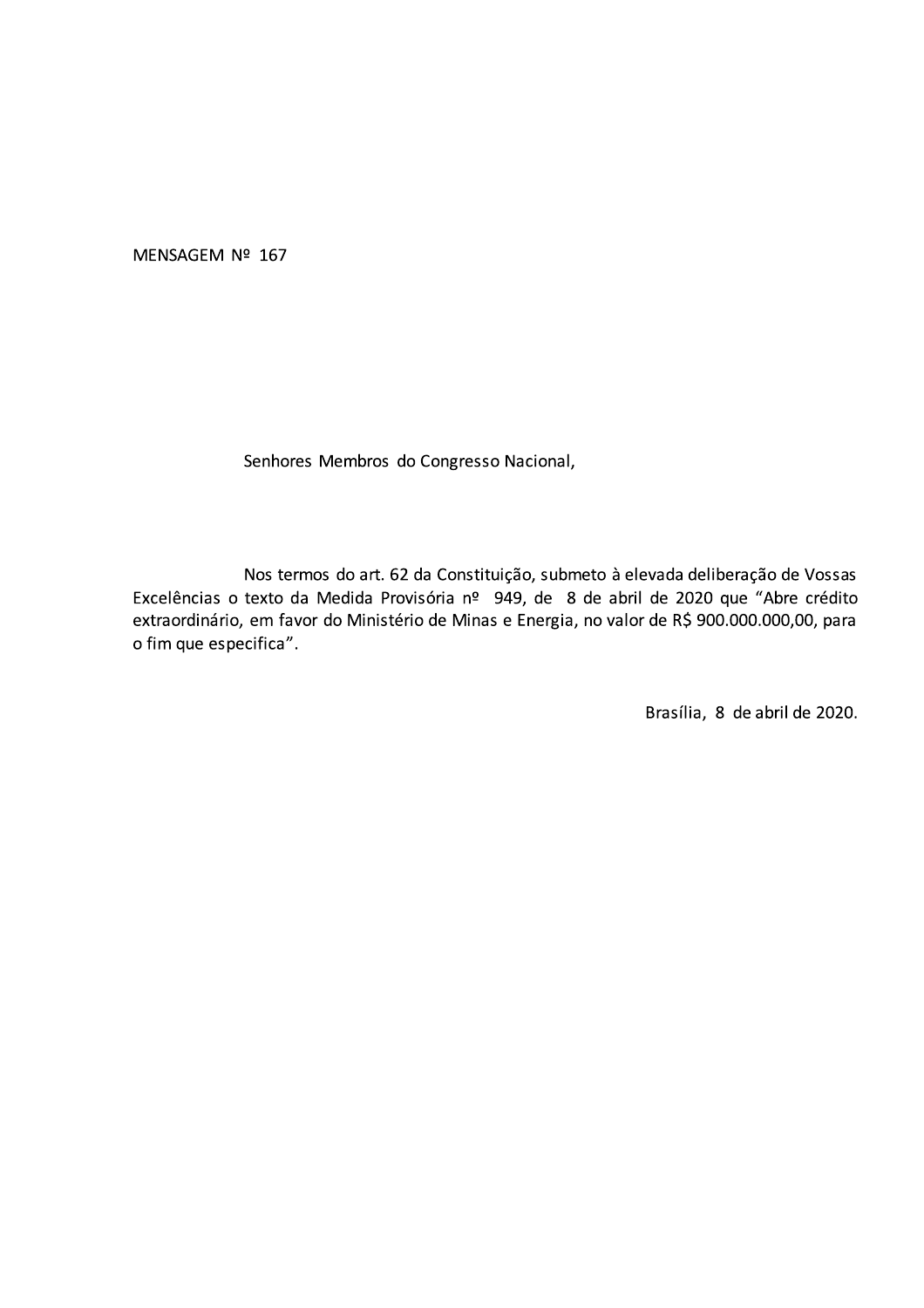Brasília. 8 de Abril de 2020

Senhor Presidente da República,

Proponho a edição de Medida Provisória que abre crédito extraordinário, no valor de R\$  $\mathbf{1}$ . 900,000,000,00 (novecentos milhões de reais), em favor do Ministério de Minas e Energia.

A medida visa possibilitar a transferência de recursos para a Conta de Desenvolvimento 2. Energético - CDE, de que trata a Lei nº 10.438, de 26 de abril de 2002, a fim de minimizar os impactos socioeconômicos advindos da situação de emergência decorrente do Coronavírus (Covid-19).

Cumpre informar que aquele Ministério, diante do cenário do Covid-19, entende que o  $3.$ desconto da Tarifa Social de Energia Elétrica - TSEE deva ser expandido às famílias de baixa renda, permitindo isenção da tarifa até determinado consumo. Vale esclarecer que a TSEE foi criada pela Lei nº 12.212, de 20 de janeiro de 2010, e prevê faixas de descontos nas tarifas de energia elétrica cobradas dos consumidores de baixa renda, como um beneficio destinado àqueles inscritos no Cadastro Único para Programas Sociais do Governo Federal - CadÚnico, com renda familiar mensal "per capita" menor ou igual a meio salário mínimo nacional, ou que tenham entre seus moradores quem receba o benefício de prestação continuada da assistência social.

 $\overline{4}$ . Ressalta-se, ainda, que a isenção nas tarifas de energia elétrica para os consumidores de baixa renda, até o consumo de 220 kWh/mês, por um período de três meses, representa um alivio nas despesas de nove milhões de famílias, aumentando seu poder aquisitivo e permitindo um melhor enfrentamento dos impactos econômicos, para o que se estima o valor de R\$ 1,2 bilhão, em parte custeado com recursos da Conta de Desenvolvimento Energético - CDE, e o restante com recursos extras da ordem de R\$ 900 milhões, objeto da presente Medida.

5. Assim, a urgência decorre da necessidade de garantir prontamente a proteção social, por meio da ampliação da isenção da TSEE, que assegure a essas pessoas de baixa renda, afetadas pela crise provocada pelo Coronavírus, a isenção nas tarifas de energia elétrica, no intuito de amenizar suas despesas, como resposta tempestiva do Poder Público.

6. A relevância, por sua vez, deve-se ao risco iminente de penúria financeira extrema do público alvo da presente Medida, que estão com suas atividades econômicas paralisadas devido ao isolamento social recomendado pela Organização Mundial da Saúde, uma vez que a pandemia representa alto risco à saúde pública, dado o elevado potencial de contágio e o risco de morte, haja vista a experiência dos países.

 $7.$ Já a imprevisibilidade decorre da impossibilidade de antever, para o presente exercício financeiro, a necessidade dos recursos para o enfrentamento da atual situação emergencial, já que o novo Coronavírus foi descoberto ao final de 2019, na China, e o primeiro caso registrado, no Brasil,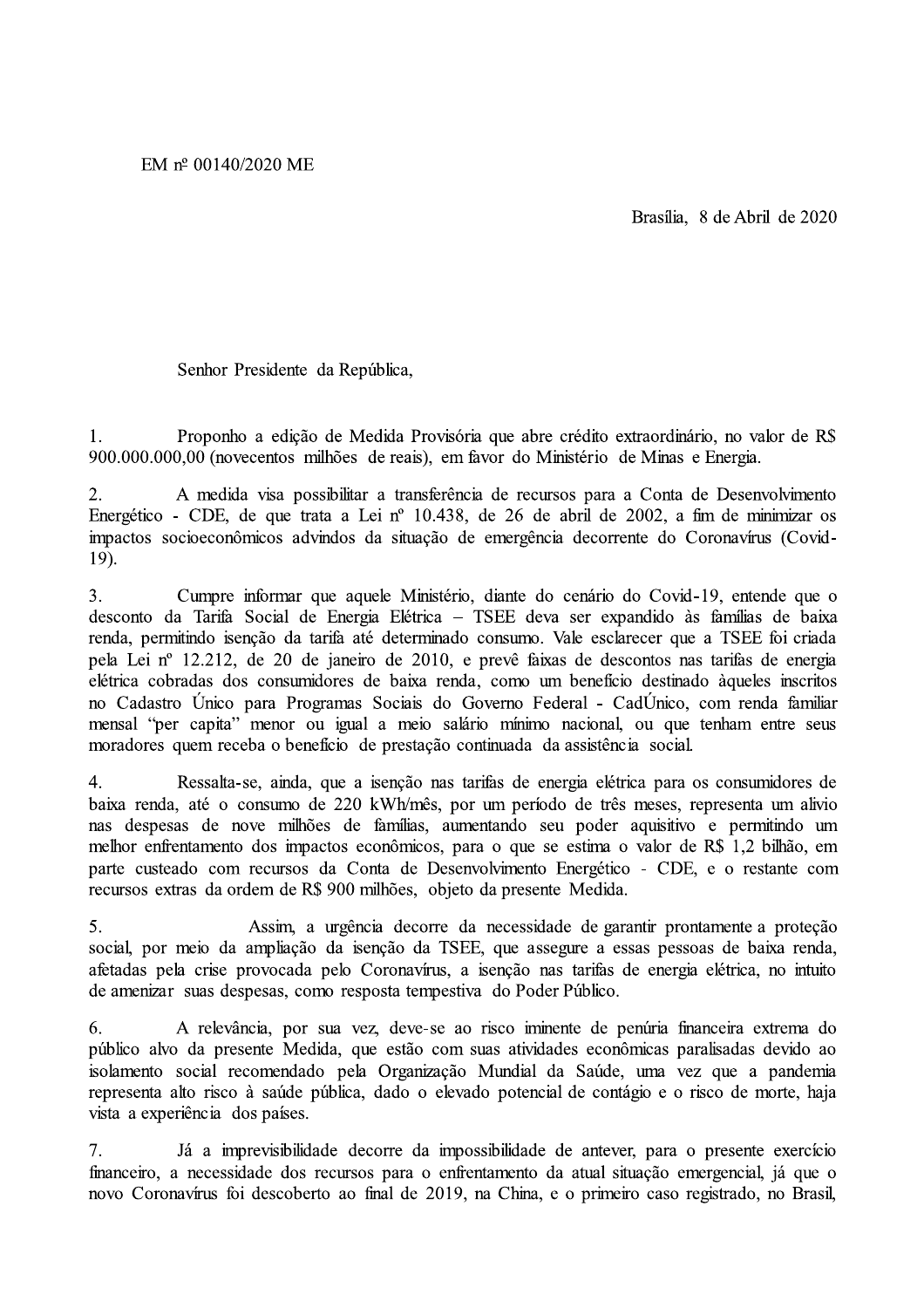ocorreu ao fim de fevereiro de 2020. Dessa forma, não havia condições de se determinar o aparecimento, a gravidade do surto e a situação de alastramento da doença pelo mundo, além dos custos necessários para a implementação das medidas de proteção social visando as pessoas mais humildes afetadas com os impactos econômicos derivados da Covid-19.

8. Por fim, importa frisar que os recursos serão totalmente utilizados para atender a presente situação de emergência decorrente do Covid-19.

9. Destaque-se que a proposição está em conformidade com o disposto no art. 62, combinado com o § 3º do art. 167, da Constituição Federal.

Nessas condições, tendo em vista a imprevisibilidade, relevância e a urgência da  $10.$ matéria, submeto à sua consideração, em anexo, proposta de Medida Provisória, que visa efetivar a abertura do referido crédito extraordinário.

Respeitosamente,

Assinado eletronicamente por: Paulo Roberto Nunes Guedes